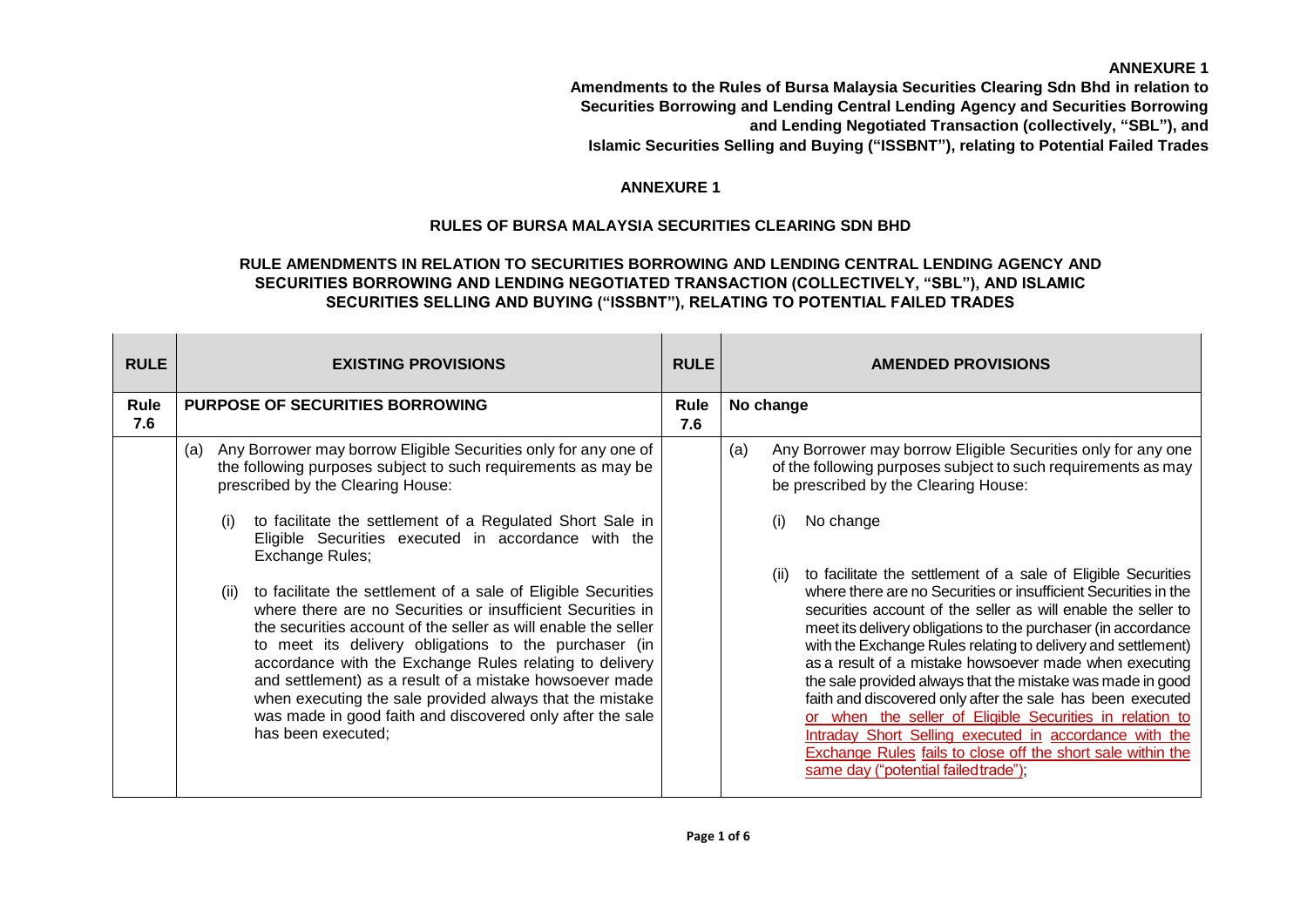| <b>RULE</b> | <b>EXISTING PROVISIONS</b>                                                                                                                                                                                  | <b>RULE</b> | <b>AMENDED PROVISIONS</b>                                                                                                                                             |
|-------------|-------------------------------------------------------------------------------------------------------------------------------------------------------------------------------------------------------------|-------------|-----------------------------------------------------------------------------------------------------------------------------------------------------------------------|
|             | to facilitate the settlement of a Permitted Short Sale in<br>(iii)<br>Eligible Securities executed in accordance with the<br>Exchange Rules; or<br>(iv) for such other purposes as may be determined by the |             | (iii) No change<br>(iv) No change                                                                                                                                     |
|             | Clearing House in consultation with the Commission.                                                                                                                                                         |             |                                                                                                                                                                       |
|             | (b) For the purpose of this sub-rule (a), unless the context otherwise<br>requires $-$                                                                                                                      |             | (b) For the purpose of this sub-rule (a), unless the context<br>otherwise requires -                                                                                  |
|             | "Permitted Short Sale" refers to a short selling of Eligible<br>(i)<br>Securities executed as "Permitted Short Selling" in<br>accordance with the Exchange Rules; and                                       |             | "Permitted Short Sale" refers to a short selling of Eligible<br>(i)<br>Securities executed as "Permitted Short Selling" in<br>accordance with the Exchange Rules; and |
|             | "Regulated Short Sale" shall have the same meaning as is<br>(ii)<br>assigned to that expression in the Exchange Rules.                                                                                      |             | "Regulated Short Sale" shall have the same meaning as<br>(ii)<br>is assigned to that expression in the Exchange Rules;<br>and                                         |
|             |                                                                                                                                                                                                             |             | (iii) "Intraday Short Selling" shall have the same meaning as<br>is assigned to that expression in the Exchange Rules.                                                |
| Rule<br>8.5 | <b>PURPOSE OF SECURITIES BORROWING</b>                                                                                                                                                                      |             | No change                                                                                                                                                             |
|             | (a) An Approved SBLNT Borrower may borrow Eligible Securities<br>only for any one of the following purposes subject to such<br>requirements as may be prescribed by the Clearing House:                     |             | No change<br>(a)                                                                                                                                                      |
|             | to facilitate the settlement of a Regulated Short Sale in<br>(i)<br>Eligible Securities executed in accordance with the<br>Exchange Rules;                                                                  |             | No change<br>(i)                                                                                                                                                      |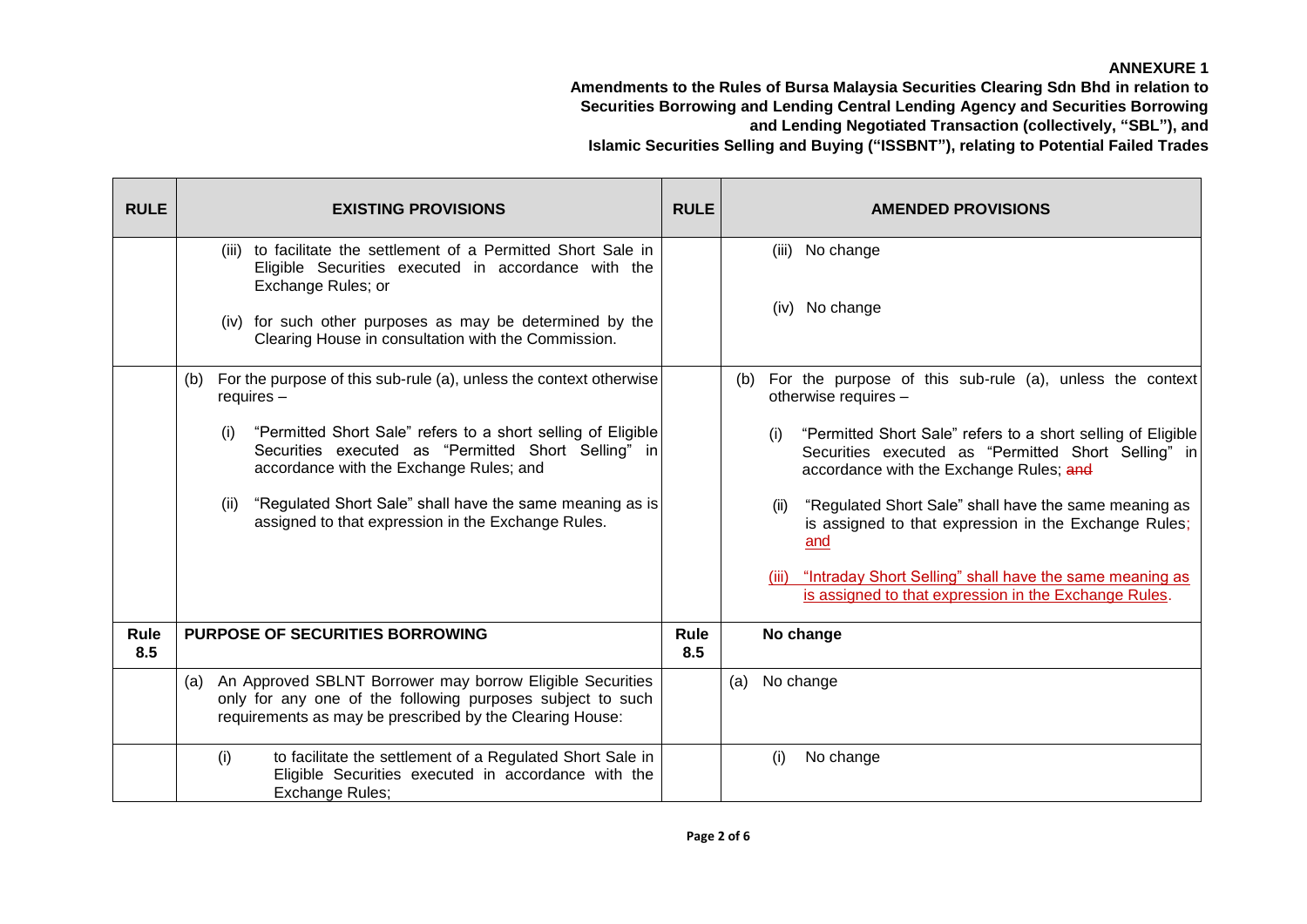| <b>RULE</b> |     |       | <b>EXISTING PROVISIONS</b>                                                                                                                                                                                                                                                                                                                                                                                                                                                                                                                              | <b>RULE</b> |     |      | <b>AMENDED PROVISIONS</b>                                                                                                                                                                                                                                                                                                                                                                                                                                                                                                                                                                                                                                                                                                                                                           |
|-------------|-----|-------|---------------------------------------------------------------------------------------------------------------------------------------------------------------------------------------------------------------------------------------------------------------------------------------------------------------------------------------------------------------------------------------------------------------------------------------------------------------------------------------------------------------------------------------------------------|-------------|-----|------|-------------------------------------------------------------------------------------------------------------------------------------------------------------------------------------------------------------------------------------------------------------------------------------------------------------------------------------------------------------------------------------------------------------------------------------------------------------------------------------------------------------------------------------------------------------------------------------------------------------------------------------------------------------------------------------------------------------------------------------------------------------------------------------|
|             |     | (ii)  | to facilitate the settlement of a sale of Eligible Securities<br>where there are no Securities or insufficient Securities<br>in the securities account of the seller as will enable the<br>seller to meet its delivery obligations to the purchaser (in<br>accordance with the Exchange Rules relating to delivery<br>and settlement) ("potential failed trade") as a result of a<br>mistake howsoever made when executing the sale<br>provided always that the mistake was made in good faith<br>and discovered only after the sale has been executed; |             |     | (ii) | to facilitate the settlement of a sale of Eligible Securities<br>where there are no Securities or insufficient Securities in the<br>securities account of the seller as will enable the seller to<br>meet its delivery obligations to the purchaser (in accordance<br>with the Exchange Rules relating to delivery<br>and<br>settlement) ("potential failed trade") as a result of a mistake<br>howsoever made when executing the sale provided always<br>that the mistake was made in good faith and discovered only<br>after the sale has been executed or when the seller of Eligible<br>Securities in relation to Intraday Short Selling executed in<br>accordance with the Exchange Rules fails to close off the<br>short sale within the same day ("potential failed trade"); |
|             |     | (iii) | to facilitate the settlement of a Permitted Short Sale in<br>Eligible Securities executed in accordance with the<br>Exchange Rules; or                                                                                                                                                                                                                                                                                                                                                                                                                  |             |     |      | (iii) No change                                                                                                                                                                                                                                                                                                                                                                                                                                                                                                                                                                                                                                                                                                                                                                     |
|             |     | (iv)  | to onward lend the Loaned Securities provided that the<br>participants in the onward lending transaction comply<br>with these Rules and the Clearing House's requirements<br>in relation to Bursa SBL Transaction or SBL Negotiated<br>Transactions (as applicable), including being approved<br>as a Lender or Lending Participant or an Approved<br>SBLNT Lender (as applicable); or                                                                                                                                                                  |             |     |      | (iv) No change                                                                                                                                                                                                                                                                                                                                                                                                                                                                                                                                                                                                                                                                                                                                                                      |
|             |     | (v)   | for such other purposes as may be determined by the<br>Clearing House in consultation with the Commission.                                                                                                                                                                                                                                                                                                                                                                                                                                              |             |     | (v)  | No change                                                                                                                                                                                                                                                                                                                                                                                                                                                                                                                                                                                                                                                                                                                                                                           |
|             | (b) |       | Where the Loaned Securities are borrowed to facilitate the<br>settlement of a potential failed trade as provided in Rule                                                                                                                                                                                                                                                                                                                                                                                                                                |             | (b) |      | No change                                                                                                                                                                                                                                                                                                                                                                                                                                                                                                                                                                                                                                                                                                                                                                           |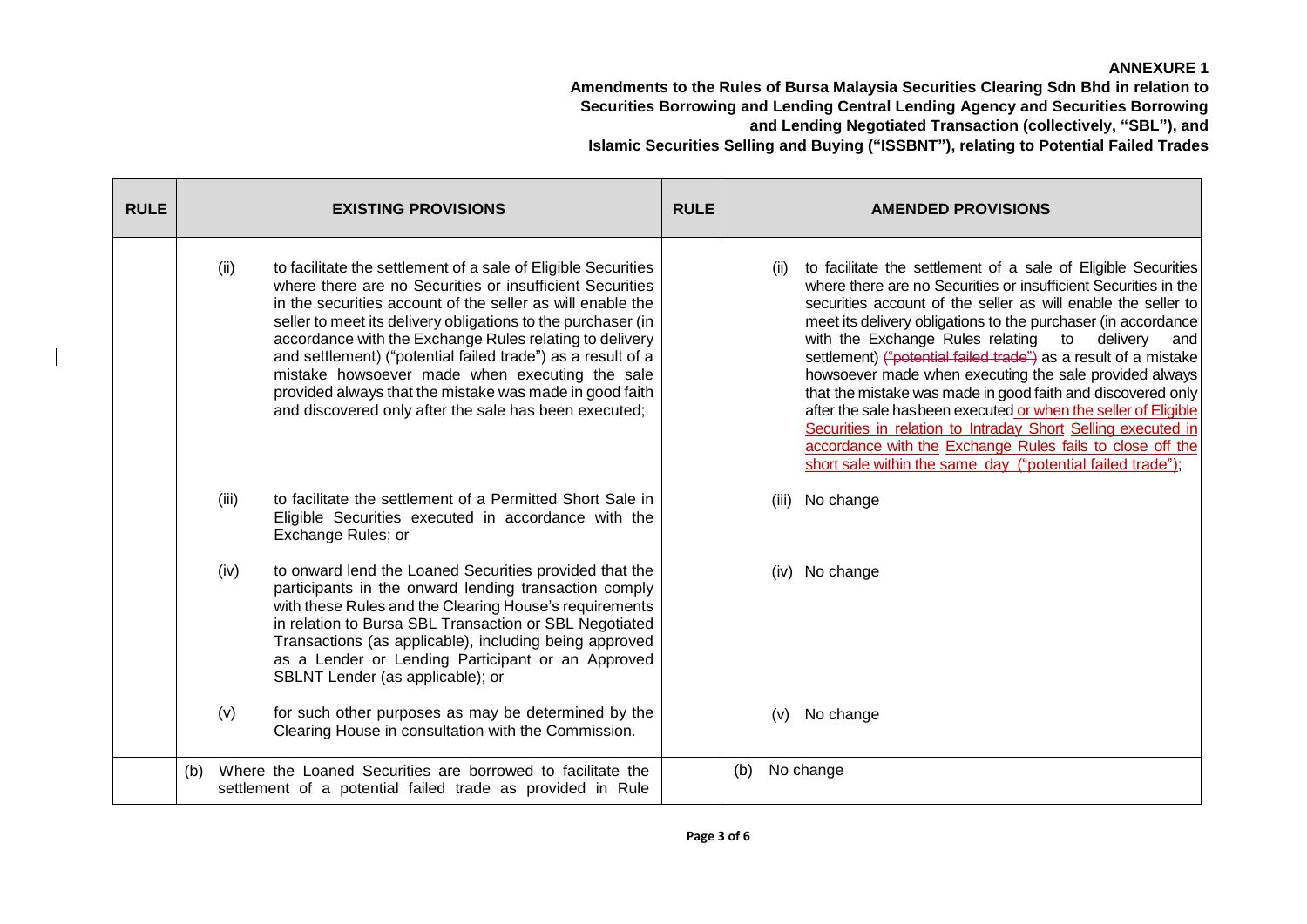| <b>RULE</b> |                                                                                           | <b>EXISTING PROVISIONS</b>                                                                                                                                                                                                                                      | <b>RULE</b> | <b>AMENDED PROVISIONS</b>                                                                                                                                                                                                                                               |
|-------------|-------------------------------------------------------------------------------------------|-----------------------------------------------------------------------------------------------------------------------------------------------------------------------------------------------------------------------------------------------------------------|-------------|-------------------------------------------------------------------------------------------------------------------------------------------------------------------------------------------------------------------------------------------------------------------------|
|             |                                                                                           | 8.5(a)(ii) above, the Approved SBLNT Borrower must return<br>such Loaned Securities within the time prescribed by the<br>Clearing House.                                                                                                                        |             |                                                                                                                                                                                                                                                                         |
|             | For the purpose of this sub-rule (a), unless the context otherwise<br>(C)<br>$requires -$ |                                                                                                                                                                                                                                                                 |             | For the purpose of this sub-rule (a), unless the context<br>(C)<br>otherwise requires -                                                                                                                                                                                 |
|             | (i)                                                                                       | "Permitted Short Sale" refers to a short selling of Eligible<br>Securities executed as "Permitted Short Selling" in<br>accordance with the Exchange Rules; and                                                                                                  |             | "Permitted Short Sale" refers to a short selling of Eligible<br>(i)<br>Securities executed as "Permitted Short Selling" in<br>accordance with the Exchange Rules; and                                                                                                   |
|             | (ii)                                                                                      | "Regulated Short Sale" shall have the same meaning as<br>is assigned to that expression in the Exchange Rules.                                                                                                                                                  |             | "Regulated Short Sale" shall have the same meaning as is<br>(ii)<br>assigned to that expression in the Exchange Rules; and                                                                                                                                              |
|             |                                                                                           |                                                                                                                                                                                                                                                                 |             | "Intraday Short Selling" shall have the same meaning as<br>(iii)<br>is assigned to that expression in the Exchange Rules.                                                                                                                                               |
| Rule<br>9.5 | PURPOSES OF ISLAMIC SECURITIES SELLING AND BUYING                                         |                                                                                                                                                                                                                                                                 | Rule<br>9.5 | No change                                                                                                                                                                                                                                                               |
|             | (a)                                                                                       | An Approved User may buy ISSBNT Eligible Securities only for<br>any one of the following purposes:                                                                                                                                                              |             | No change<br>(a)                                                                                                                                                                                                                                                        |
|             | (i)                                                                                       | to settle a Regulated Short Sale in ISSBNT Eligible<br>Securities;                                                                                                                                                                                              |             | (i)<br>No change                                                                                                                                                                                                                                                        |
|             | (ii)                                                                                      | to settle a sale of ISSBNT Eligible Securities where there<br>are no Securities or insufficient Securities in the securities<br>account of the seller as will enable the seller to meet its<br>delivery obligations to the purchaser ("potential failed trade") |             | to settle a sale of ISSBNT Eligible Securities where there are<br>(ii)<br>no Securities or insufficient Securities in the securities<br>account of the seller as will enable the seller to meet its<br>delivery obligations to the purchaser ("potential failed trade") |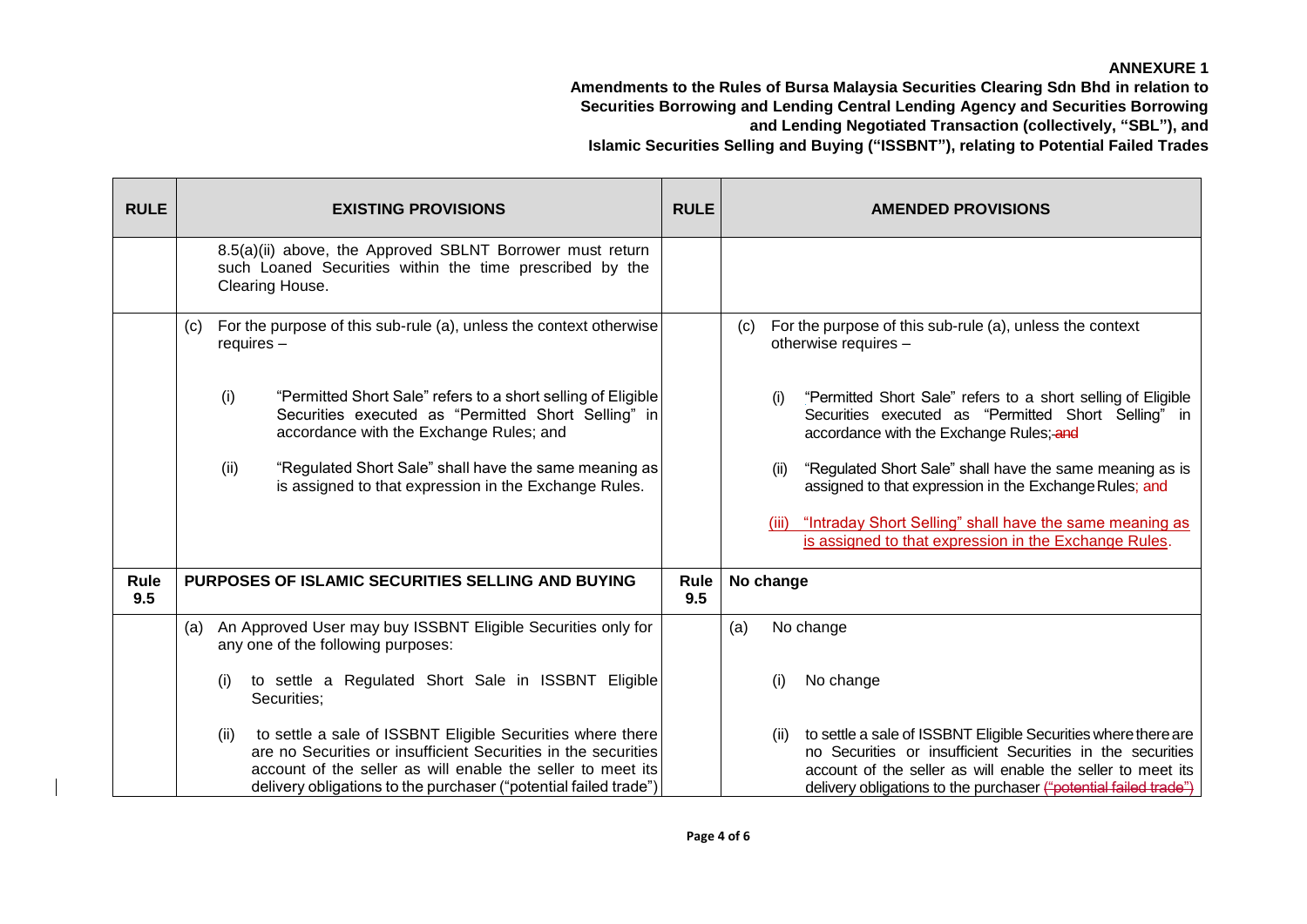| <b>RULE</b> | <b>EXISTING PROVISIONS</b>                                                                                                                                                                                                     | <b>RULE</b> | <b>AMENDED PROVISIONS</b>                                                                                                                                                                                                                                                                                                                                                                                       |
|-------------|--------------------------------------------------------------------------------------------------------------------------------------------------------------------------------------------------------------------------------|-------------|-----------------------------------------------------------------------------------------------------------------------------------------------------------------------------------------------------------------------------------------------------------------------------------------------------------------------------------------------------------------------------------------------------------------|
|             | as a result of a mistake howsoever made when executing<br>the sale provided always that the mistake was made in good<br>faith and discovered only after the sale has been executed;                                            |             | as a result of a mistake howsoever made when executing<br>the sale provided always that the mistake was made in good<br>faith and discovered only after the sale has been executed<br>or when the seller of Eligible Securities in relation to Intraday<br>Short Selling executed in accordance with the Exchange<br>Rules fails to close off the short sale within the same day<br>("potential failed trade"); |
|             | (iii) to settle a Permitted Short Sale in Eligible Securities<br>executed in accordance with the Exchange Rules; or                                                                                                            |             | No change<br>(iii)                                                                                                                                                                                                                                                                                                                                                                                              |
|             | (iv) to perform an SBLNT or another ISSBNT, provided that the<br>participants in such transactions comply with these Rules;<br>or                                                                                              |             | (iv) No change                                                                                                                                                                                                                                                                                                                                                                                                  |
|             | for such other purposes as may be determined by the<br>(v)<br>Clearing House in consultation with the Commission.                                                                                                              |             | No change<br>(v)                                                                                                                                                                                                                                                                                                                                                                                                |
|             | Where the ISSBNT Securities are bought to settle a potential<br>(b)<br>failed trade as provided in Rule 9.5(a)(ii), the Approved User<br>must execute Leg 2 of the ISSBNT within the time prescribed by<br>the Clearing House. |             | No change<br>(b)                                                                                                                                                                                                                                                                                                                                                                                                |
|             | For the purpose of sub-rule (a), unless the context otherwise<br>(c)<br>$requires -$                                                                                                                                           |             | No change<br>(c)<br>"Permitted Short Sale" refers to a short selling of Eligible<br>(i)                                                                                                                                                                                                                                                                                                                         |
|             | "Permitted Short Sale" refers to a short selling of Eligible<br>(i)<br>Securities executed as "Permitted Short Selling" in<br>accordance with the Exchange Rules; and                                                          |             | Securities executed as "Permitted Short Selling" in<br>accordance with the Exchange Rules; and                                                                                                                                                                                                                                                                                                                  |
|             |                                                                                                                                                                                                                                |             | "Regulated Short Sale" shall have the same meaning as is<br>(ii)<br>assigned to that expression in the Exchange Rules; and                                                                                                                                                                                                                                                                                      |